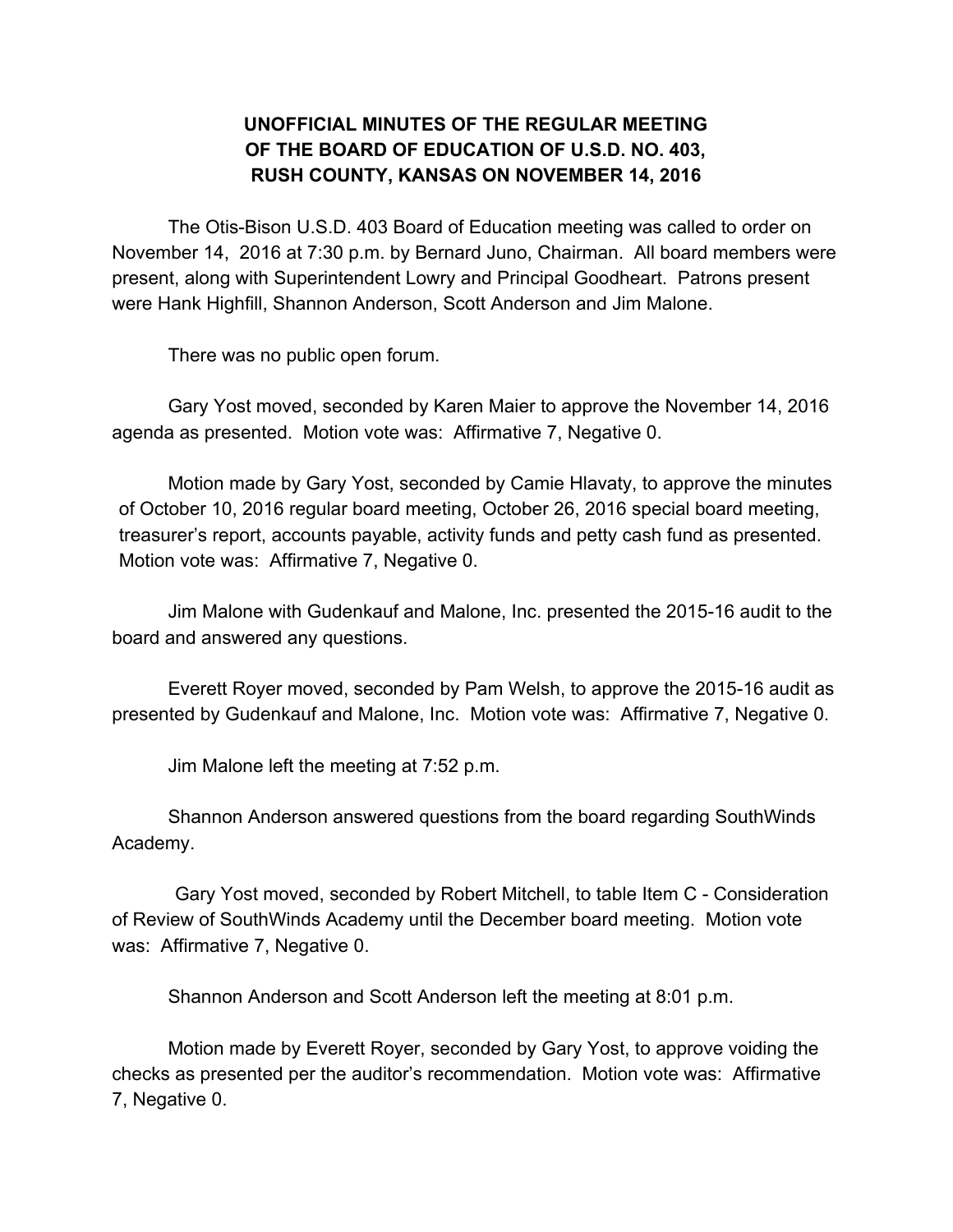There were no bids received on Bus #5.

Camie Hlavaty moved, seconded by Karen Maier, to advertise Bus #5 for sale at \$3,500.00 or best offer approved. Motion vote was: Affirmative 7, Negative 0.

Motion made by Camie Hlavaty, seconded by Everett Royer, to approve the appointment of Bernard Juno as the KASB Delegate. Motion vote was: Affirmative 6, Negative 1. (Bernard Juno abstained.)

Motion made by Gary Yost, seconded by Pam Welsh, to allow Bernard Juno to vote in the best interest of U.S.D. 403 at the delegate assembly. Motion vote was: Affirmative 7, Negative 0.

Superintendent Lowry discussed the new WAR (Working After Retirement) regulations. No action was taken on Item H - Consideration of KPERS Report.

Superintendent Lowry discussed strategic planning and goal setting with the board. It was the consensus of the board to have Mr. Lowry put together information on having KASB help with this process and present it at the December board meeting.

Camie Hlavaty moved, seconded by Gary Yost, to approve the Out-of-District Application for Amanda Sizemore. Motion vote was: Affirmative 7, Negative 0.

The board discussed the need for a part-time student policy beginning with the 2017-18 school year. No action was taken on Item K - Consideration of Part-time Student Policy.

Superintendent Lowry's report included the following:

-KASB Training Academy awards were presented to Gary Yost and Bernard

Juno

-Progress of the Bison Gym Floor

-Senate Bill 367

-KASB recommendation for more funding for schools

-Student Clearinghouse Student Tracking that will be provided by the State Board

-Career Cruising as a tool for Individual Plan of Study

-The 5 R's of KESA Accreditation

-Invitation to Board Members to attend the Thanksgiving lunch on Friday,